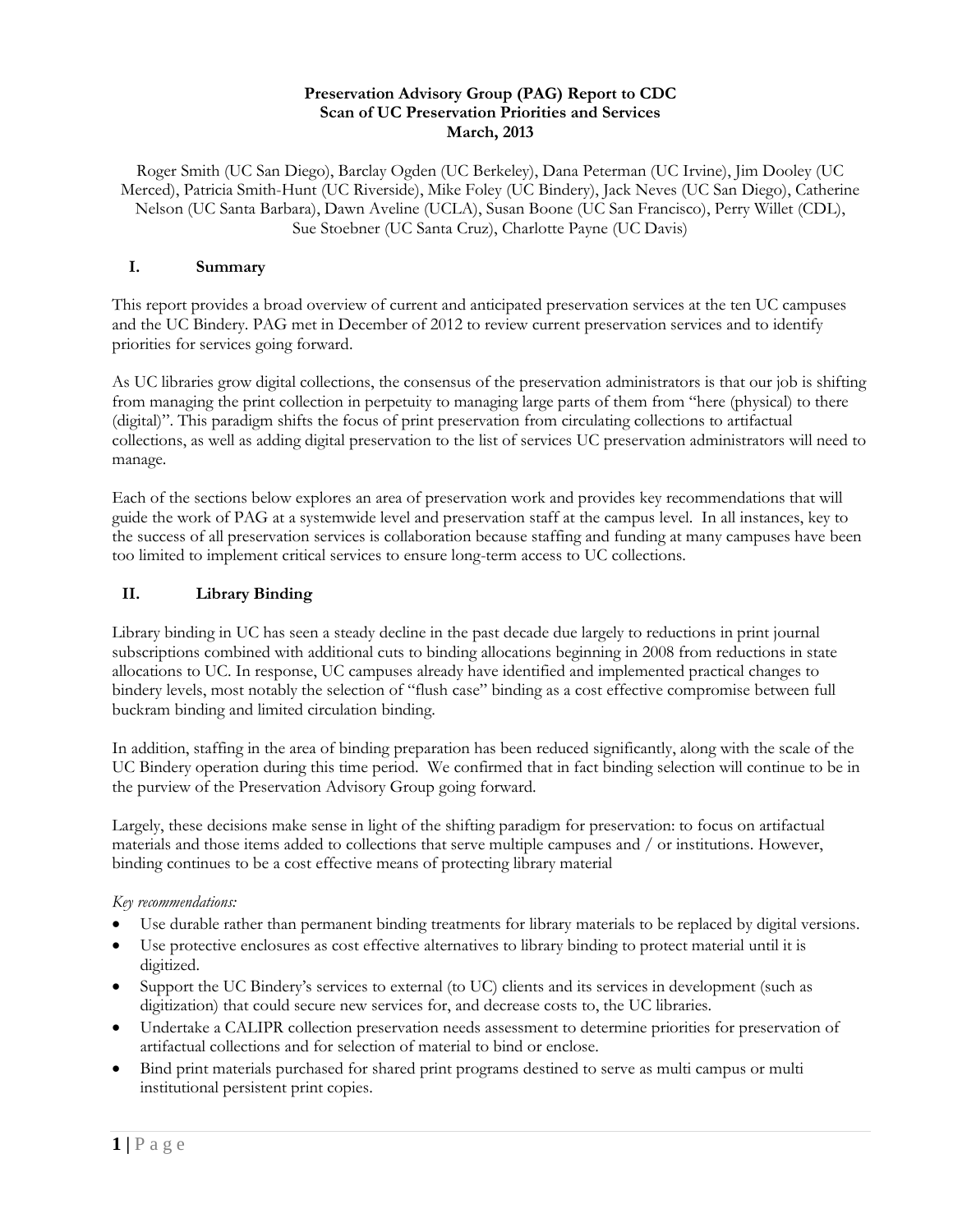## **III. Repair / material conservation**

Local repair continues to be a cost effective means of providing rapid return to service of damaged library books. This is particularly true for high circulation material and items on reserve. We noted that in general the decline in circulation at our campuses was not matched by a corresponding decline in repair work, most likely attributable to a reduction in binding that otherwise would have protected items from damage. Most campuses doing repair triage the material in order to decide if deaccessioning or digitization are better choices.

## *Key recommendations:*

- Explore using the UC Bindery for repair, and UCB and UCLA for higher level conservation work. UCLA and UCB would need a recharge model for that work.
- Consider funding an "embedded conservator" working at UCLA or UCB to serve other UC campuses.
- Standardize the decision tree which guides our choice for repair, replacement or reformatting, particularly when digital surrogates are available, such as titles in the Hathitrust.

# **IV. Disaster Preparedness**

Disaster preparedness is mixed across the ten UC campuses ranging from well prepared to still working on a formal disaster plan. The PAG administrators agreed that in many instances a response to a disaster may be local, or regional at best, and that we do need to take steps at each campus level to be self-sufficient, particularly in the critical timeframe where action is needed to avoid collection losses.. This may include local and regional preparation and training, as well as association with local service providers and disaster recovery companies.

### *Key recommendations:*

- Explore at the campus and systemwide level the relationship between the University insurer(s), UC Risk Management, and commercial disaster recovery companies, to achieve an explicit understanding and coordination of roles in an emergency, along with knowledge of how to access funds to contract for goods and services to recover collections.
- Utilize the PRISM risk assessment software to assess risk and associated loss potential, and work with UCOP to develop a better understanding of the value of assigning an expenditure for preventative or "just in case" recovery contracts.
- Associate with an emergency response company, if not with a formal retainer then with a "profile" or informal retainer (such as Belfor's "Red Alert program) which would facilitate a more efficient and focused response in an emergency.
- Refine our campus collection recovery priorities so that limited resources may be directed to where they would provide the most benefit.
- Prepare Pocket Response Plans (PREP) to collection disasters for key staff on all campuses.
- Review and revise as needed regional disaster recovery cooperatives.
- Share campus disaster plans with other campuses to pull the best from each campus' planning efforts.
- Distribute these plans on flash drives.
- Create a mobile app for UC Libraries emergency response and collection recovery practices.
- Work with the local OES to make UC libraries a regional priority for recovery.

# **V. Environmental Monitoring**

Environmental monitoring, like many preservation services, has been minimized due to limited resources. A number of campuses are only monitoring special collections areas. There is a mixed relationship between library preservation units and campus facilities departments with some campuses reporting little or no action taken in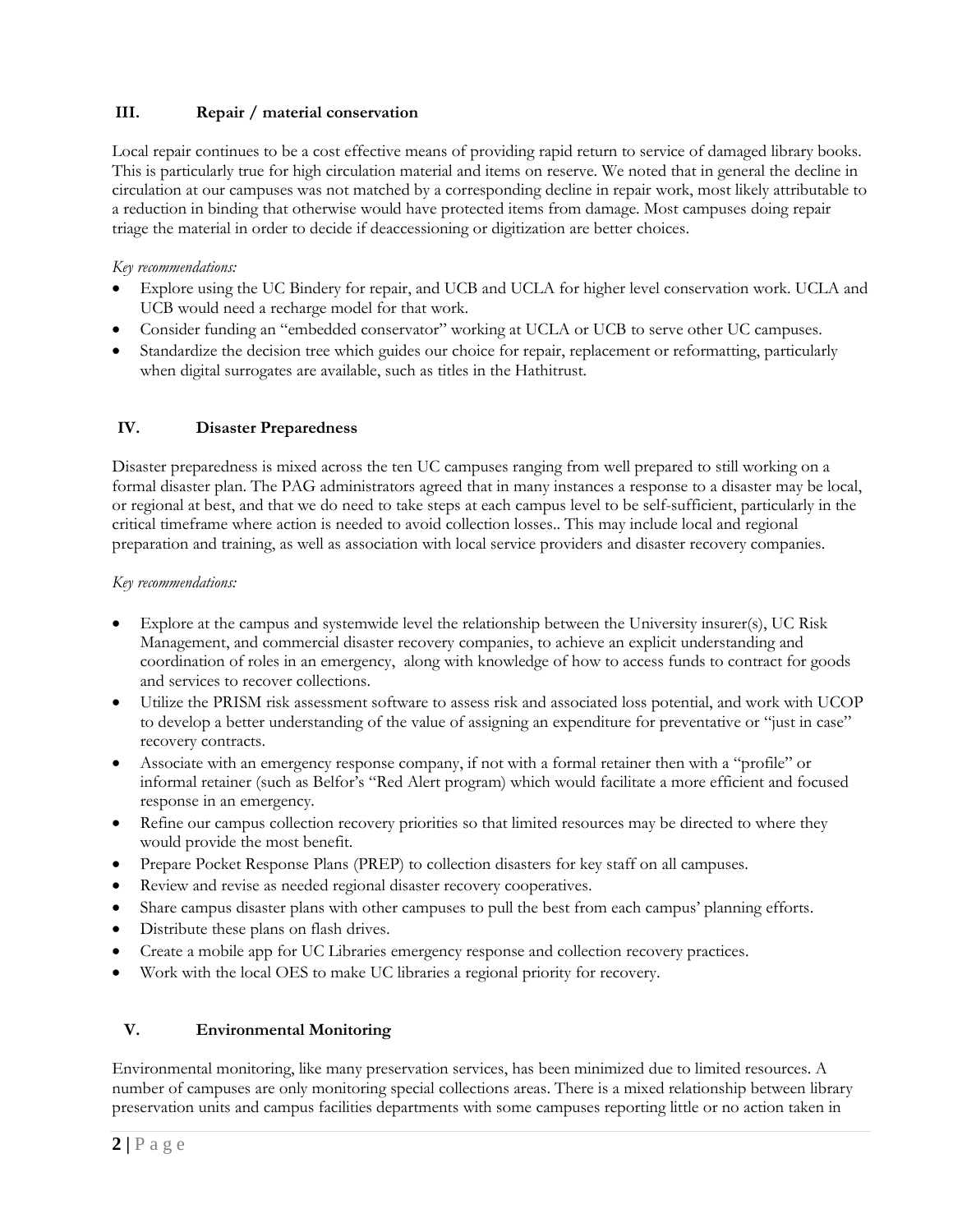response to preservation staff concerns. It was noted that the opportunity exists for multiple UC campuses to share the cost of monitoring software (such as IPI eClimate Notebook) to collectively manage datasets pertaining to UC collections.

### *Key recommendations:*

- Monitor the environment of areas holding collections to be maintained in print to maximize their service lives (and minimize access costs).
- Keep monitoring equipment and software up to date.
- Give particular attention to the needs of AV collections that may not be receiving appropriate monitoring at present.
- Establish and maintain effective relationships with library and/or campus facilities management departments to address concerns and plan for needed HVAC upgrade or repair.
- Consider group memberships in services such as IPI's "eClimate Notebook" software and standardized use of monitoring equipment.

## **VI. Preservation Reformatting**

Digital reformatting for preservation is undertaken at all campuses at some level. That said, a number of PAG representatives reported digitization needs not able to be met with existing resources (money, equipment, staff, etc.). With several initiatives underway systemwide, preservation staff need to clearly articulate priorities for preservation digitization.

*Key recommendations:*

- Focus preservation reformatting on materials in demand, primary sources, and material with artifactual value.
- Work with the NGTS recommendations to establish centers of expertise for digital reformatting, and ensure that preservation staff have a strong voice in the management of that work.
- Work closely with bibliographers to identify the best opportunities to select digital reformatting as an appropriate preservation strategy for content in our collections.
- Stay informed on emerging standards for digitized content and apply those standards to in house and vendor reformatting work.
- Provide leadership in the identification and pursuit of grants to fund preservation reformatting work.
- Address the urgent reformatting needs of AV material in our collections .
- Create and/or leverage existing means to share our project proposals with one another, to better advise on standardized formatting, experience, possibly shared resources.

## **VII. Digital Preservation**

The key concern expressed in this area by our group was that preservation administrators participate in the development and implementation of policies and procedures governing digital preservation services for our electronic content, both owned and licensed. This is increasingly important as the percentage of our collections acquired or reformatted to digital form grows. The NGTS POT1 (Next Generation Technical Services, Power Of Three group #1) initiatives will shape the approach the UC campuses take to collaborative digital collection management; PAG aspires to participate in the development of an appropriate preservation strategy for content in any UC DAMS. As it stands, several campuses are heavily invested in their own preservation tools for digital content and others are more likely strong candidates for CDL/UC wide services.

## *Key recommendations:*

 Engage in the process of defining and monitoring sound preservation strategies for our digital content; starting with Portico auditing. Identify gaps and overlap in services that may represent redundant costs.